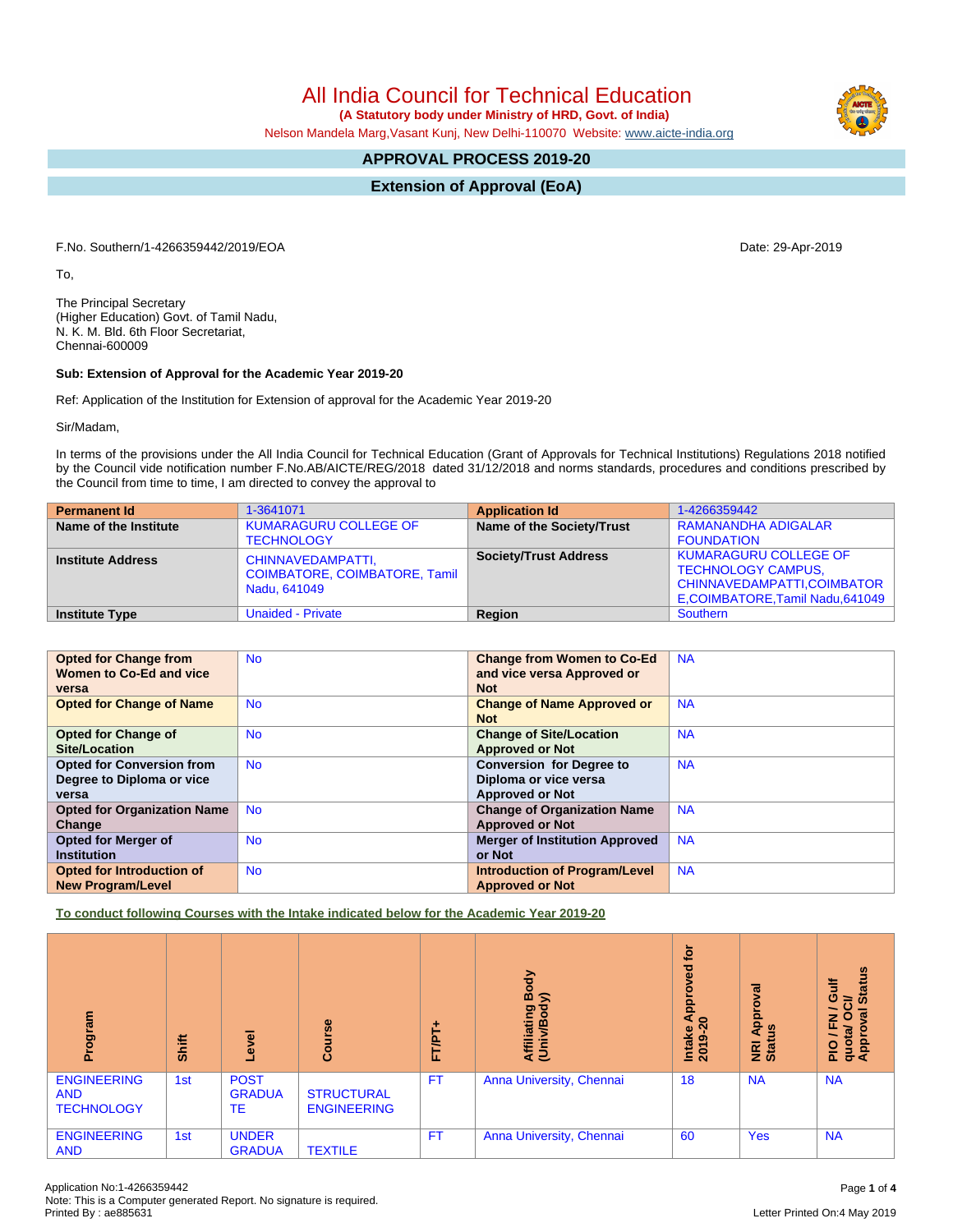| <b>TECHNOLOGY</b>                                     |     | <b>TE</b>                                  | <b>TECHNOLOGY</b>                                                                          |           |                          |     |            |           |
|-------------------------------------------------------|-----|--------------------------------------------|--------------------------------------------------------------------------------------------|-----------|--------------------------|-----|------------|-----------|
| <b>ENGINEERING</b><br><b>AND</b><br><b>TECHNOLOGY</b> | 1st | <b>UNDER</b><br><b>GRADUA</b><br>TЕ        | <b>INFORMATION</b><br><b>TECHNOLOGY</b>                                                    | <b>FT</b> | Anna University, Chennai | 60  | <b>Yes</b> | <b>NA</b> |
| <b>ENGINEERING</b><br><b>AND</b><br><b>TECHNOLOGY</b> | 1st | <b>UNDER</b><br><b>GRADUA</b><br>TЕ        | <b>MECHATRONICS</b><br><b>ENGINEERING</b>                                                  | <b>FT</b> | Anna University, Chennai | 60  | Yes        | <b>NA</b> |
| <b>ENGINEERING</b><br><b>AND</b><br><b>TECHNOLOGY</b> | 1st | <b>UNDER</b><br><b>GRADUA</b><br>TЕ        | <b>MECHANICAL</b><br><b>ENGINEERING</b>                                                    | <b>FT</b> | Anna University, Chennai | 180 | <b>Yes</b> | <b>NA</b> |
| <b>ENGINEERING</b><br><b>AND</b><br><b>TECHNOLOGY</b> | 1st | <b>POST</b><br><b>GRADUA</b><br>ТE         | <b>INDUSTRIAL</b><br><b>ENGINEERING</b>                                                    | <b>FT</b> | Anna University, Chennai | 18  | <b>NA</b>  | <b>NA</b> |
| <b>ENGINEERING</b><br><b>AND</b><br><b>TECHNOLOGY</b> | 1st | <b>UNDER</b><br><b>GRADUA</b><br>ТE        | <b>CIVIL</b><br><b>ENGINEERING</b>                                                         | <b>FT</b> | Anna University, Chennai | 120 | Yes        | <b>NA</b> |
| <b>ENGINEERING</b><br><b>AND</b><br><b>TECHNOLOGY</b> | 1st | <b>UNDER</b><br><b>GRADUA</b><br>TЕ        | <b>ELECTRICAL</b><br><b>AND</b><br><b>ELECTRONICS</b><br><b>ENGINEERING</b>                | <b>FT</b> | Anna University, Chennai | 120 | Yes        | <b>NA</b> |
| <b>ENGINEERING</b><br><b>AND</b><br><b>TECHNOLOGY</b> | 1st | <b>POST</b><br><b>GRADUA</b><br><b>TE</b>  | <b>COMPUTER</b><br><b>AIDED DESIGN</b><br><b>AND</b><br><b>MANUFACTURE</b>                 | FT.       | Anna University, Chennai | 18  | <b>NA</b>  | <b>NA</b> |
| <b>ENGINEERING</b><br><b>AND</b><br><b>TECHNOLOGY</b> | 1st | <b>POST</b><br><b>GRADUA</b><br>ТE         | <b>POWER</b><br><b>ELECTRONICS</b><br><b>AND DRIVES</b>                                    | <b>FT</b> | Anna University, Chennai | 18  | <b>NA</b>  | <b>NA</b> |
| <b>ENGINEERING</b><br><b>AND</b><br><b>TECHNOLOGY</b> | 1st | <b>POST</b><br><b>GRADUA</b><br><b>TE</b>  | <b>COMMUNICATIO</b><br><b>N SYSTEMS</b>                                                    | <b>FT</b> | Anna University, Chennai | 18  | <b>NA</b>  | <b>NA</b> |
| <b>ENGINEERING</b><br><b>AND</b><br><b>TECHNOLOGY</b> | 1st | <b>POST</b><br><b>GRADUA</b><br><b>TE</b>  | <b>APPLIED</b><br><b>ELECTRONICS</b>                                                       | <b>FT</b> | Anna University, Chennai | 18  | <b>NA</b>  | <b>NA</b> |
| <b>ENGINEERING</b><br><b>AND</b><br>TECHNOLOGY        | 1st | <b>POST</b><br><b>GRADUA</b><br>TЕ         | <b>COMPUTER</b><br><b>SCIENCE AND</b><br><b>ENGINEERING</b>                                | <b>FT</b> | Anna University, Chennai | 18  | <b>NA</b>  | <b>NA</b> |
| <b>ENGINEERING</b><br><b>AND</b><br><b>TECHNOLOGY</b> | 1st | <b>POST</b><br><b>GRADUA</b><br>TE.        | <b>APPAREL</b><br><b>TECHNOLOGY</b>                                                        | FT.       | Anna University, Chennai | 18  | <b>NA</b>  | <b>NA</b> |
| <b>ENGINEERING</b><br><b>AND</b><br><b>TECHNOLOGY</b> | 1st | <b>POST</b><br><b>GRADUA</b><br>TE.        | <b>BIOTECHNOLOG</b><br>Y                                                                   | FT.       | Anna University, Chennai | 18  | <b>NA</b>  | <b>NA</b> |
| <b>ENGINEERING</b><br><b>AND</b><br><b>TECHNOLOGY</b> | 1st | <b>POST</b><br><b>GRADUA</b><br>TE         | <b>EMBEDDED</b><br><b>SYSTEMS</b><br><b>TECHNOLOGIES</b>                                   | FT.       | Anna University, Chennai | 18  | <b>NA</b>  | <b>NA</b> |
| <b>MCA</b>                                            | 1st | <b>POST</b><br><b>GRADUA</b><br>TE.        | <b>MASTERS IN</b><br><b>COMPUTER</b><br><b>APPLICATIONS</b>                                | <b>FT</b> | Anna University, Chennai | 60  | <b>NA</b>  | <b>NA</b> |
| <b>ENGINEERING</b><br><b>AND</b><br><b>TECHNOLOGY</b> | 1st | <b>UNDER</b><br><b>GRADUA</b><br><b>TE</b> | <b>ELECTRONICS</b><br><b>AND</b><br><b>COMMUNICATIO</b><br><b>NS</b><br><b>ENGINEERING</b> | FT.       | Anna University, Chennai | 180 | Yes        | <b>NA</b> |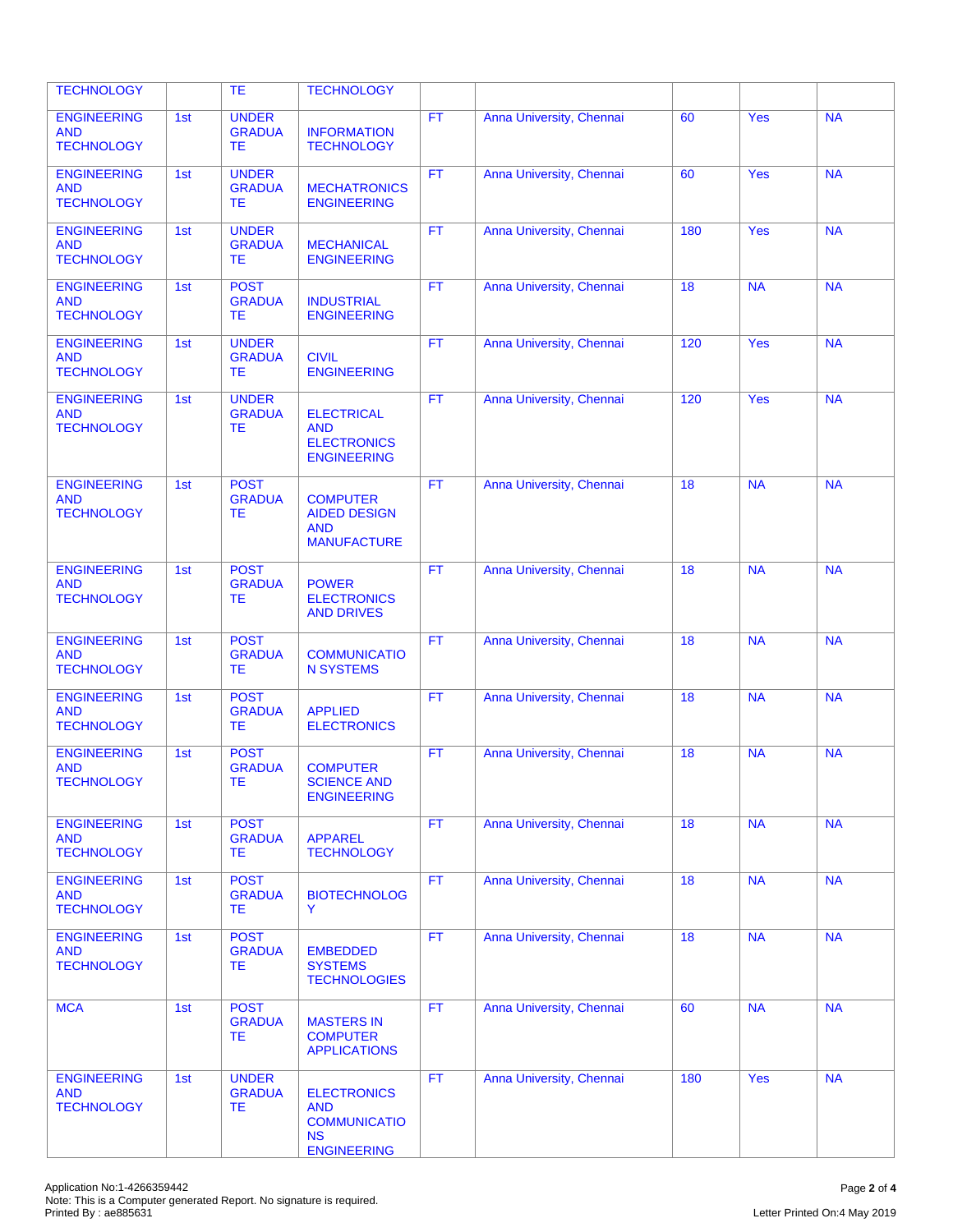| <b>ENGINEERING</b><br><b>AND</b><br><b>TECHNOLOGY</b> | 1st | <b>UNDER</b><br><b>GRADUA</b><br>TE.                  | <b>COMPUTER</b><br><b>SCIENCE AND</b><br><b>ENGINEERING</b>                                        | <b>FT</b> | Anna University, Chennai | 120 | <b>Yes</b> | <b>NA</b> |
|-------------------------------------------------------|-----|-------------------------------------------------------|----------------------------------------------------------------------------------------------------|-----------|--------------------------|-----|------------|-----------|
| <b>ENGINEERING</b><br><b>AND</b><br><b>TECHNOLOGY</b> | 1st | <b>UNDER</b><br><b>GRADUA</b><br>TE.                  | <b>BIOTECHNOLOG</b><br>Y                                                                           | <b>FT</b> | Anna University, Chennai | 60  | Yes        | <b>NA</b> |
| <b>ENGINEERING</b><br><b>AND</b><br><b>TECHNOLOGY</b> | 1st | <b>UNDER</b><br><b>GRADUA</b><br>TE.                  | <b>FASHION</b><br><b>TECHNOLOGY</b>                                                                | <b>FT</b> | Anna University, Chennai | 60  | Yes        | <b>NA</b> |
| <b>MANAGEMENT</b>                                     | 1st | <b>POST</b><br><b>GRADUA</b><br>TE.                   | <b>MASTERS IN</b><br><b>BUSINESS</b><br><b>ADMINISTRATIO</b><br>N                                  | <b>FT</b> | Anna University, Chennai | 180 | <b>NA</b>  | <b>NA</b> |
| <b>ENGINEERING</b><br><b>AND</b><br><b>TECHNOLOGY</b> | 1st | <b>UNDER</b><br><b>GRADUA</b><br>TE.                  | <b>AERONAUTICAL</b><br><b>ENGINEERING</b>                                                          | <b>FT</b> | Anna University, Chennai | 60  | <b>Yes</b> | <b>NA</b> |
| <b>ENGINEERING</b><br><b>AND</b><br><b>TECHNOLOGY</b> | 1st | <b>UNDER</b><br><b>GRADUA</b><br>TE.                  | <b>ELECTRONICS &amp;</b><br><b>INSTRUMENTATI</b><br>ON<br><b>ENGINEERING</b>                       | <b>FT</b> | Anna University, Chennai | 60  | Yes        | <b>NA</b> |
| <b>ENGINEERING</b><br><b>AND</b><br><b>TECHNOLOGY</b> | 1st | <b>UNDER</b><br><b>GRADUA</b><br>TE.                  | <b>AUTOMOBILE</b><br><b>ENGINEERING</b>                                                            | <b>FT</b> | Anna University, Chennai | 60  | Yes        | <b>NA</b> |
| <b>ENGINEERING</b><br><b>AND</b><br><b>TECHNOLOGY</b> | 1st | <b>POST</b><br><b>GRADUA</b><br>TE.                   | <b>ENVIRONMENTA</b><br><b>L ENGINEERING</b>                                                        | <b>FT</b> | Anna University, Chennai | 18  | <b>NA</b>  | <b>NA</b> |
| <b>ENGINEERING</b><br><b>AND</b><br><b>TECHNOLOGY</b> | 1st | <b>POST</b><br><b>GRADUA</b><br><b>TE</b>             | <b>MASTERS OF</b><br><b>TECHNOLOGY</b><br><b>MANAGEMENT</b>                                        | <b>FT</b> | Anna University, Chennai | 18  | <b>NA</b>  | <b>NA</b> |
| <b>ENGINEERING</b><br><b>AND</b><br><b>TECHNOLOGY</b> | 1st | <b>POST</b><br><b>GRADUA</b><br>TE                    | <b>DATA SCIENCES</b>                                                                               | <b>FT</b> | Anna University, Chennai | 18  | <b>NA</b>  | <b>NA</b> |
| <b>ENGINEERING</b><br><b>AND</b><br><b>TECHNOLOGY</b> | 1st | <b>UNDER</b><br><b>GRADUA</b><br><b>TE</b>            | <b>INFORMATION</b><br><b>SCIENCE AND</b><br><b>ENGINEERING</b>                                     | <b>FT</b> | Anna University, Chennai | 60  | <b>Yes</b> | <b>NA</b> |
| <b>MANAGEMENT</b>                                     | 1st | <b>POST</b><br><b>GRADUA</b><br>TE.<br><b>DIPLOMA</b> | <b>INNOVATION</b><br><b>ENTREPRENEUR</b><br><b>SHIP AND</b><br><b>VENTURE</b><br>DEVELOPMENT#<br># | <b>FT</b> | <b>NONE</b>              | 30  | <b>NA</b>  | <b>NA</b> |

+FT –Full Time,PT-Part Time

## Approved New Courses

# Punitive Action against the Institute

In case of any differences in content in this Computer generated Extension of Approval Letter, the content/information as approved by the Executive Council / General Council as available on the record of AICTE shall be final and binding.

Strict compliance of Anti-Ragging Regulation: - Approval is subject to strict compliance of provisions made in AICTE Regulation notified vide F. No. 37- 3/Legal/AICTE/2009 dated July 1, 2009 for Prevention and Prohibition of Ragging in Technical Institutions. In case Institution fails to take adequate steps to Prevent Ragging or fails to act in accordance with AICTE Regulation or fails to punish perpetrators or incidents of Ragging, it will be liable to